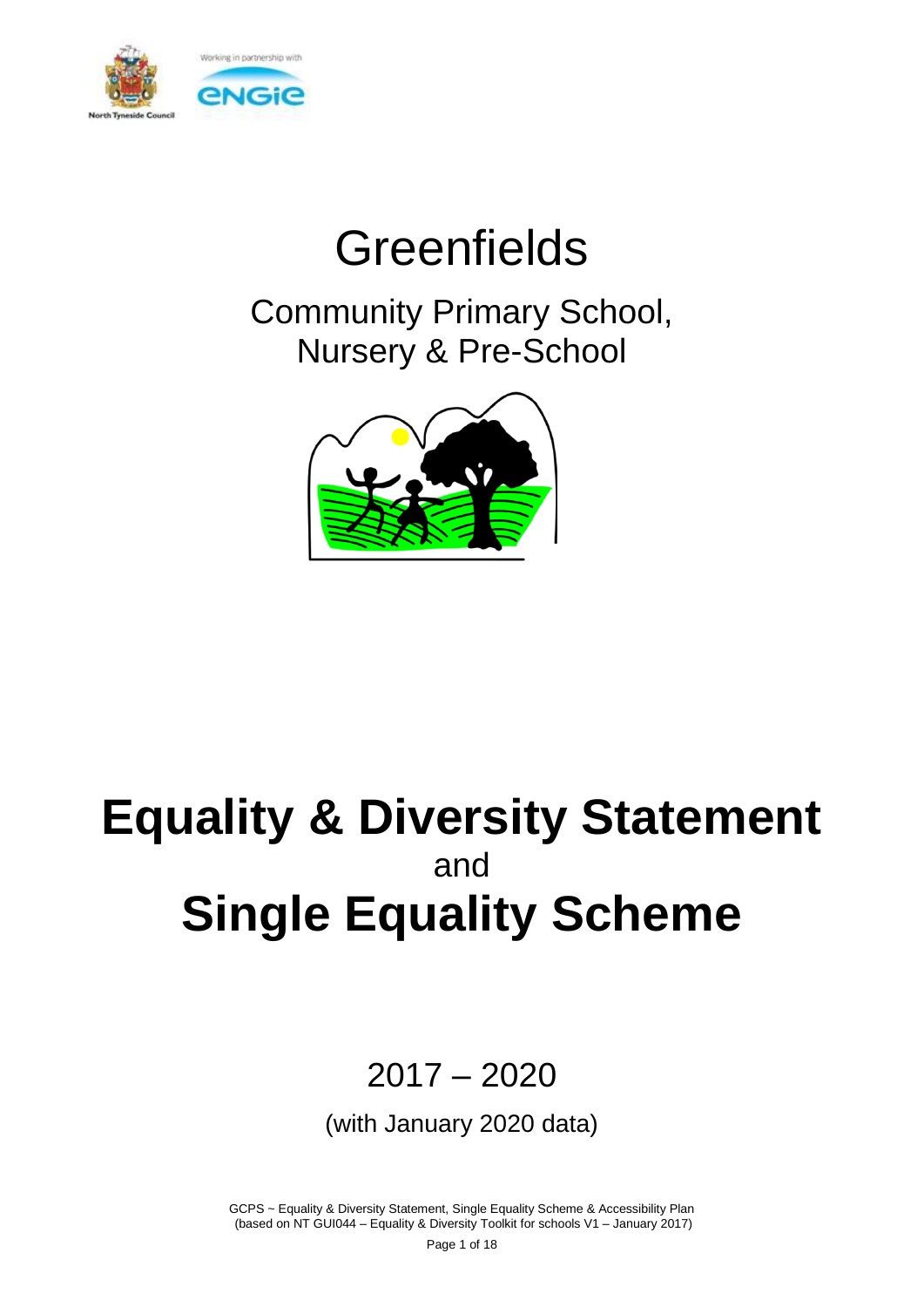

Greenfields Community Primary School

# **Equality & Diversity Statement**

The governing body of Greenfields Community Primary School have agreed the following statement relating to Equality & Diversity for our school.

#### **INTRODUCTION**

The school endeavours to improve all aspects of equality and diversity through fostering good relationships with all equality groups, advancing the equality of opportunity for all and eliminating unlawful discrimination, harassment and victimisation.

By acknowledging the need for governors, school leaders, employees, pupils and trade unions/professional association representatives to work in partnership to improve all aspects of equality and diversity, we anticipate a cultural change will become embedded within our school systems.

## **KEY DOCUMENTS**

The governing body have approved a number of procedures, guidance and templates to meet the school's legal requirements and ensure our commitment to equality and diversity, as follows;

- Single Equality Scheme & Action Plan Guidance and template to be renewed every 3 years<sup>1</sup>
- Equality & Diversity Guidance for schools which will act as a source of information for all stakeholders
- Equality Impact Assessment (EIA) template & guidance which will be used whenever a policy/procedure/initiative is developed or changed within school
- Guidance on publishing of equality data for schools which will be used to produce and publish school data on an annual basis.

### **CONSULTATION & REVIEW**

1

Where such procedures require amendment, this will be undertaken following consultation and open dialogue with employees and school based trade union / professional association colleagues, prior to adoption by this governing body.

<sup>1</sup> Schools HR Advisory unit recommends to review this every 2 to 3 years, but in line with the Equality Act 2010 it must be reviewed no later than every 4 years.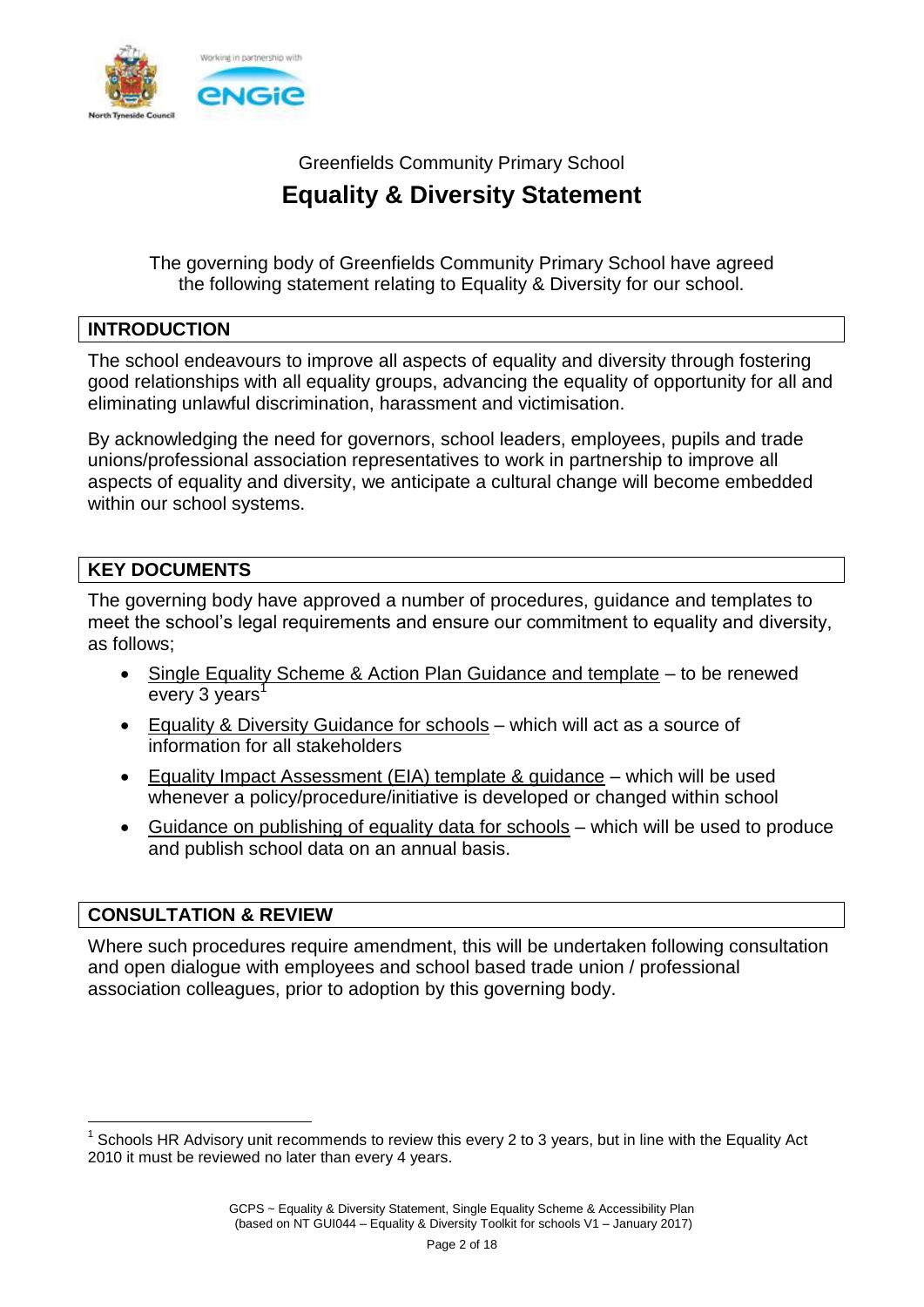

Greenfields Community Primary School

# **Single Equality Scheme Statement**

This scheme is fully compliant with legislation within the Equality Act 2010 and The Equality Act 2010 (Specific Duties) Regulations 2011.

#### **INTRODUCTION**

At Greenfields, we believe that the most successful learning takes place when we work together in partnership with parents and carers. This ethos underpins pupils' spiritual, moral, cultural and social development through the curriculum and all other activities.

Our school values statement expresses our beliefs as a school community and sets out the core purpose of our school:

- To provide inspirational learning opportunities, so that every child can achieve their potential, becoming lifelong learners
- To deliver an enriched, meaningful curriculum that engages and motivates children, fostering a love of learning
- To build strong relationships with parents/carers and community partners to maximise learning experiences for all
- To ensure children understand their rights and responsibilities, enabling them to make appropriate behaviour choices, showing care and respect for each other and the world around them
- To create a safe, nurturing environment, in which children strive to be the best they can be and feel pride in their achievements, leaving with self belief, aspiration and memories to treasure

This Single Equality Scheme aims to integrate equality into the school's core priorities and functions. It will inform our School Development Plan and this will enable us to:

- Demonstrate how promoting equality and eliminating discrimination can help raise standards
- Ensure that equality and diversity are part of the school's core business both as a school and as an employer
- Promote community cohesion and good relations between people of different backgrounds through education
- Inform the overall evaluation of our effectiveness in our self-evaluation form for future Ofsted inspections
- Ensure that our equality objectives help complement the outcomes for pupils in school
- Place the school in a position, which is regarding by everyone as an environment that affords respect and fair treatment of all.

This Scheme aims to bring together equality strands in one harmonised document and set out our school commitment to promotion of race, disability and gender equality as well as incorporating then newer legislation on age, sexual orientation, religion and belief and transgender. Our Equality Action Plan will bring together all our existing work as well as enabling us to introduce developments. Our equality and diversity policy promotes fairness and equality of opportunity as well as celebrating diversity for all people.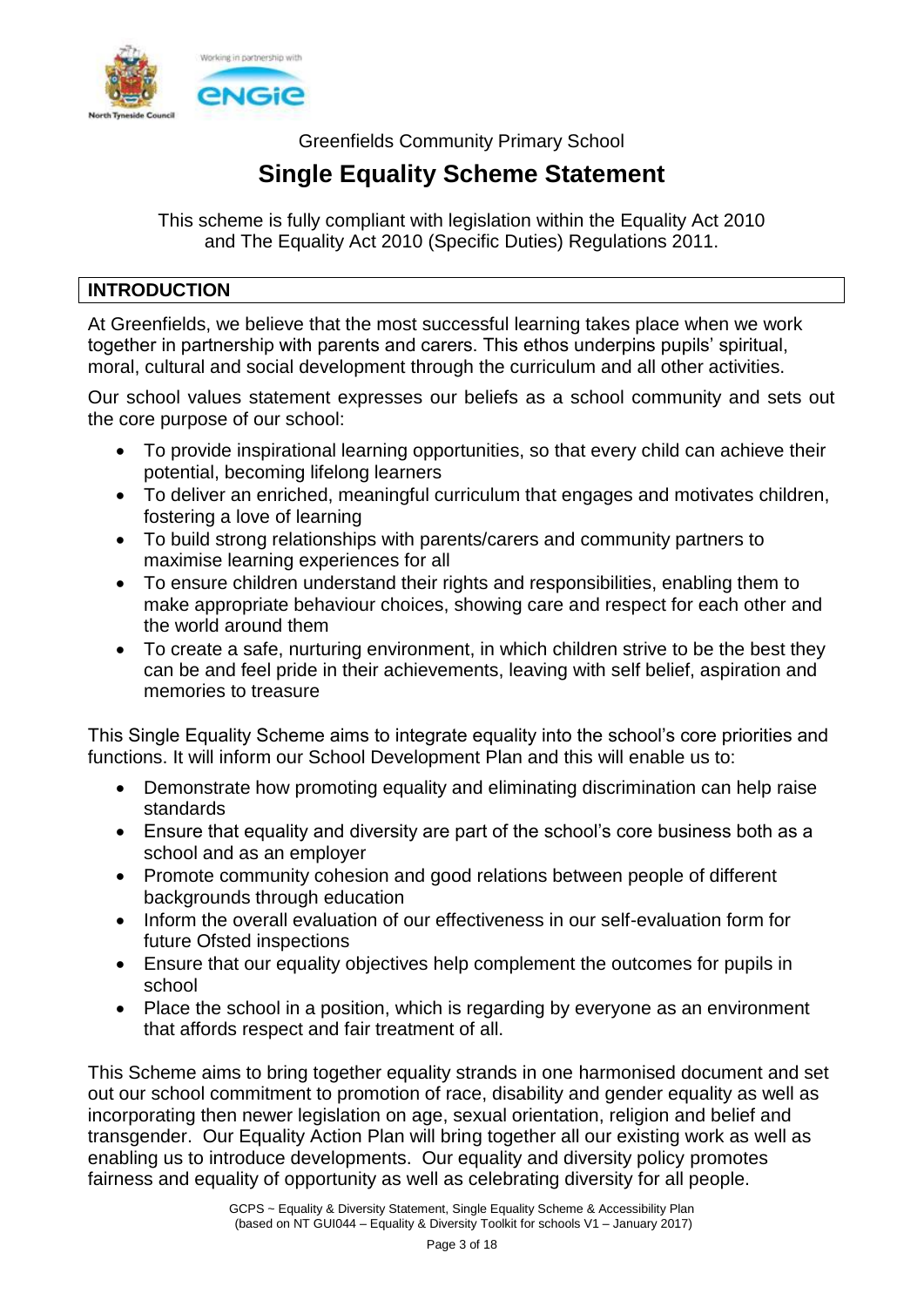

# **EQUALITY & DIVERSITY OBJECTIVES**

Our key equality and diversity drivers are:

- We do not discriminate against anyone on the grounds of ethnicity, religion, attainment, age, disability, gender or background.
- We promote the principle of fairness and justice for all through the education that we provide in our school.
- We seek to ensure that all pupils have equal access to the full range of educational opportunities provided by the school.
- We constantly strive to remove any forms of indirect discrimination that may form barriers to learning for some groups.
- We ensure that all recruitment, employment, promotion and training systems are fair to all, and provide opportunities for everyone.
- We value each pupil's worth, we celebrate the individuality and cultural diversity of the community centred on our school, and we show respect for all groups.
- Through positive educational experiences, we aim to promote positive social attitudes, and respect for all.

## **WHAT DO WE MEAN BY EQUALITY & DIVERSITY?**

Equality refers to outcomes, making sure that all social groups benefit equally from our activities. Diversity recognises that we can only achieve equality by taking into account the different needs of communities. Equality is impossible to achieve without recognising diversity.

#### **WHAT IS DISCRIMINATION?**

Discrimination is a type of negative treatment that affects a whole group of people or an individual because they belong to a group.

- Direct discrimination is when a person is treated less favourable than others because of their (real or perceived) ethnicity, disability, age, sexuality, religion/belief or gender.
- Indirect discrimination is when there are rules or procedures that have the effect of discriminating against certain groups of people.

### **WHO DOES THE SCHEME APPLY TO?**

This Scheme applies to

- Pupils
- **Staff**
- Governors
- Parents and Carers
- Visitors
- Extended school users
- Community users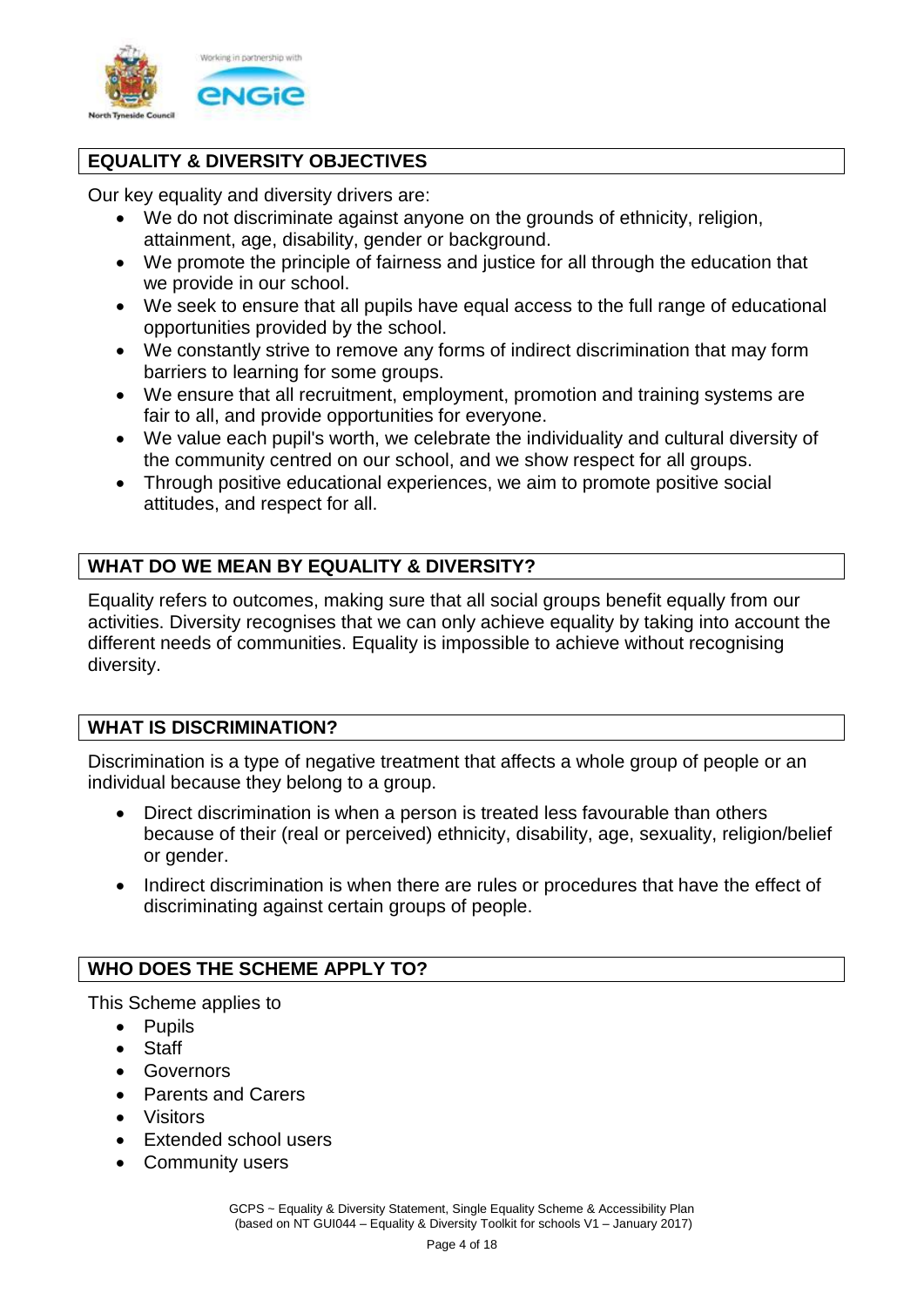

# **PROFILE OF OUR SCHOOL**

| PUPIL PROFILE (information taken from the January 2019 school census)                                                                                                                                              |                                                                                                                                                                                                                                                                                                                                                                                                                                                                                                                                                                                                        |  |  |  |  |  |
|--------------------------------------------------------------------------------------------------------------------------------------------------------------------------------------------------------------------|--------------------------------------------------------------------------------------------------------------------------------------------------------------------------------------------------------------------------------------------------------------------------------------------------------------------------------------------------------------------------------------------------------------------------------------------------------------------------------------------------------------------------------------------------------------------------------------------------------|--|--|--|--|--|
| <b>Number</b>                                                                                                                                                                                                      | Above national average ~ School 361 pupils / National 275 pupils<br>The school provides places for 2-11 year olds. There are two mixed ability                                                                                                                                                                                                                                                                                                                                                                                                                                                         |  |  |  |  |  |
| on Roll                                                                                                                                                                                                            | classes in each year group (Reception through to Year 6), in addition to morning<br>and afternoon nursery and pre-school provision.                                                                                                                                                                                                                                                                                                                                                                                                                                                                    |  |  |  |  |  |
|                                                                                                                                                                                                                    | <b>Broadly typical for developmental age band</b>                                                                                                                                                                                                                                                                                                                                                                                                                                                                                                                                                      |  |  |  |  |  |
| Attainment<br>on entry<br>to school                                                                                                                                                                                | Profile results and assessments confirm that, whilst attainment on entry of the<br>majority of pupils is broadly typical for their developmental age band in all areas<br>of learning, there is a significant proportion of pupils with complex needs,<br>particularly in communication, language and literacy. This can result in very<br>limited spoken language upon entry, along with considerable personal<br>development needs, e.g. an increasing number are not toilet trained, requiring<br>nappy changing at school and are still dependent upon soothers (dummies) and<br>comfort blankets. |  |  |  |  |  |
|                                                                                                                                                                                                                    | Above national average                                                                                                                                                                                                                                                                                                                                                                                                                                                                                                                                                                                 |  |  |  |  |  |
| <b>Free School</b><br><b>Meals</b>                                                                                                                                                                                 | 25.5% of pupils were known to be eligible for free school meals, slightly higher<br>than the national average. This again is indicative of a school population that<br>increasingly has more complex needs.                                                                                                                                                                                                                                                                                                                                                                                            |  |  |  |  |  |
| Minority                                                                                                                                                                                                           | <b>Below</b> national average ~ School 2.6% / National 32%                                                                                                                                                                                                                                                                                                                                                                                                                                                                                                                                             |  |  |  |  |  |
| Ethnic<br>Groups                                                                                                                                                                                                   | The number of pupils from minority ethnic groups is significantly lower than the<br>national average. Approximately 97% are White British, far higher than the<br>national White British ethnic group of 69%.                                                                                                                                                                                                                                                                                                                                                                                          |  |  |  |  |  |
| First                                                                                                                                                                                                              | <b>Below</b> national average $\sim$ School 1.3% / National 21%                                                                                                                                                                                                                                                                                                                                                                                                                                                                                                                                        |  |  |  |  |  |
| language<br>not English                                                                                                                                                                                            | The number of pupils whose first language is not English or is believed not to be<br>English is significantly lower than national average.                                                                                                                                                                                                                                                                                                                                                                                                                                                             |  |  |  |  |  |
| SEN Support: In line with national average ~ School 11.7% / National 12.2%.<br>Special<br>SEN Statement or EHC plan: In line with national average ~ School 0.8% /<br>Educational<br>National 1.3%<br><b>Needs</b> |                                                                                                                                                                                                                                                                                                                                                                                                                                                                                                                                                                                                        |  |  |  |  |  |
|                                                                                                                                                                                                                    | SEN figures are broadly in line with national.                                                                                                                                                                                                                                                                                                                                                                                                                                                                                                                                                         |  |  |  |  |  |
| <b>Mobility</b>                                                                                                                                                                                                    | In line with national. Stability is in line with the national average of 85%.                                                                                                                                                                                                                                                                                                                                                                                                                                                                                                                          |  |  |  |  |  |
|                                                                                                                                                                                                                    | In line with national average $\sim$ School 0.19 / National 0.21                                                                                                                                                                                                                                                                                                                                                                                                                                                                                                                                       |  |  |  |  |  |
| School<br>Deprivation                                                                                                                                                                                              | Whilst the school deprivation indicator is in line with national, these statistics<br>can hide the real context within which the school is working; 55% of our pupils<br>live in areas deemed to be at IMD decile 4 or lower, with 48 pupils (13%) living<br>in areas at IMD decile 1 or 2, which are in the 20% most deprived areas                                                                                                                                                                                                                                                                   |  |  |  |  |  |
| Indicator                                                                                                                                                                                                          | nationally. (IMD $1 = \text{most}$ deprived and $10 = \text{least}$ deprived)<br>We have an increasing number of families with involvement from Social Care<br>and children experiencing loss, domestic violence, family in prison and serious<br>family illness. In order to meet children's emotional needs, we deploy Pupil<br>Support HLTAs to work with the most vulnerable children and families.                                                                                                                                                                                                |  |  |  |  |  |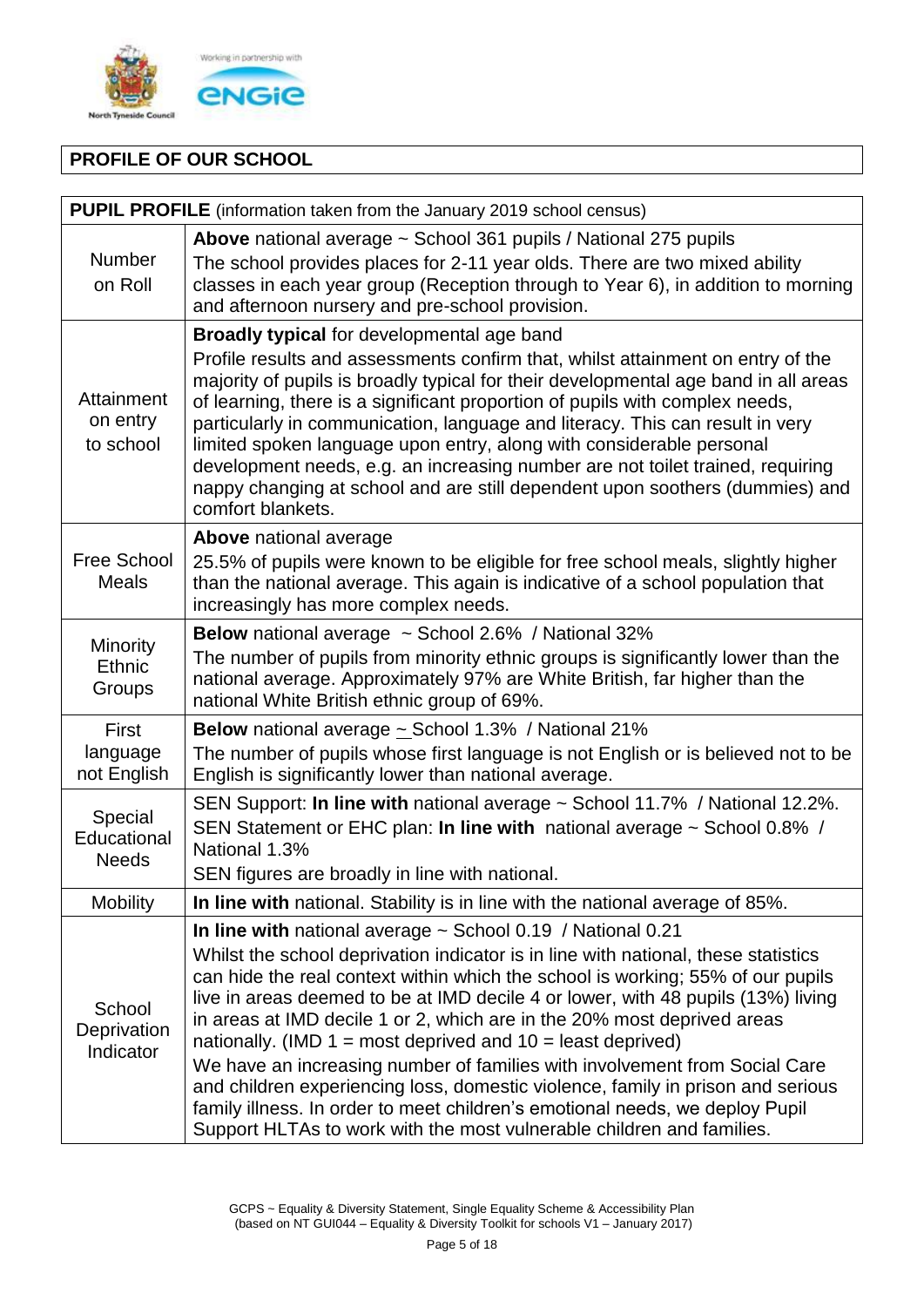

| <b>STAKEHOLDER PROFILE</b> (information taken from the most recent equality monitoring form) |                                                                           |                                                                         |  |  |  |
|----------------------------------------------------------------------------------------------|---------------------------------------------------------------------------|-------------------------------------------------------------------------|--|--|--|
| Gender                                                                                       | 60% of respondents were female and 40% were male (62 forms returned)      |                                                                         |  |  |  |
|                                                                                              | 3% of respondents were under 18                                           | No respondents were aged 18-24                                          |  |  |  |
| Age                                                                                          | 21% of respondents were 25-34                                             | 58% of respondents were 35-44                                           |  |  |  |
|                                                                                              | 13% of respondents were 45-54                                             | 5% of respondents were 55-64                                            |  |  |  |
|                                                                                              | No respondents were aged 65-74                                            | No respondents were 75 or over                                          |  |  |  |
| <b>Ethnic</b>                                                                                | 95% of respondents described themselves as 'White British'                |                                                                         |  |  |  |
| Origin                                                                                       |                                                                           | 3% of respondents described themselves as 'Any other White background'  |  |  |  |
|                                                                                              | 2% of respondents described themselves as 'Other' and stated Turkish      |                                                                         |  |  |  |
| Sexual                                                                                       | 95% of respondents described themselves as 'Heterosexual'                 |                                                                         |  |  |  |
| Orientation                                                                                  | 3% of respondents described themselves as 'Gay or lesbian'                |                                                                         |  |  |  |
|                                                                                              | 2% of respondents preferred not to say                                    |                                                                         |  |  |  |
|                                                                                              | 2% of respondents Buddhist                                                | 52% of respondents were Christian                                       |  |  |  |
| Religion /                                                                                   | 2% of respondents Hindu                                                   | No respondents were Jewish                                              |  |  |  |
| <b>Belief</b>                                                                                | 3% of respondents Muslim                                                  | No respondents were Sikh                                                |  |  |  |
|                                                                                              |                                                                           | 40% of respondents stated 'None' 2% of respondents preferred not to say |  |  |  |
| Disability?                                                                                  | 10% of respondents considered themselves to be a person with a disability |                                                                         |  |  |  |
|                                                                                              | 53% of respondents stated they were not responsible for caring for anyone |                                                                         |  |  |  |
| Carer?                                                                                       | 42% of respondents stated they were caring for children / a child         |                                                                         |  |  |  |
|                                                                                              | 2% of respondents stated they were caring for another relative            |                                                                         |  |  |  |
|                                                                                              | 3% of respondents stated they were caring for someone else                |                                                                         |  |  |  |

# **PROFILE OF NORTH TYNESIDE**

Located on the north-east coast just to the north of Newcastle upon Tyne, the profile of the borough of North Tyneside contextualises the larger area in which the school sits.

The latest Residents' Survey showed that 94% of residents felt happy living in North Tyneside, and 91% felt that their local area is somewhere they belong.

At the last census, North Tyneside's resident population was 200,801 and this population is projected to rise to approximately 225,000 by 2030. By that time, an estimated 5% will be from BME (black and minority ethnic) communities and 25% will be aged over 65.

Key statistics about North Tyneside residents:

- 48% are male, 52% female.
- 17% are aged 0-15 years.
- 18% are aged 65 years and over.
- 4.9% are from black and minority ethnic (BME) communities the main groups being 'Other White' (1.2%), Indian (0.5%) and Chinese (0.4%).
- 21% have a disability or condition which limits their day-to-day activities.
- 11% provide unpaid care.
- An estimated 1% are trans (Gender Identity Research and Education Society 2011).
- An estimated 1% are gay or lesbian and 0.5% are bisexual (Office of National Statistics Integrated Household Survey 2009).
- 64% are Christian, 1.7% combined are from other faiths (Muslim, Sikh, Buddhist, Jewish, Hindu or 'other') and 28% have no religion. (Not everyone answered this question in the Census).
- 47% are married, 0.2% are in a civil partnership, 32% are single, 10% are divorced, 3% separated and 8% widowed.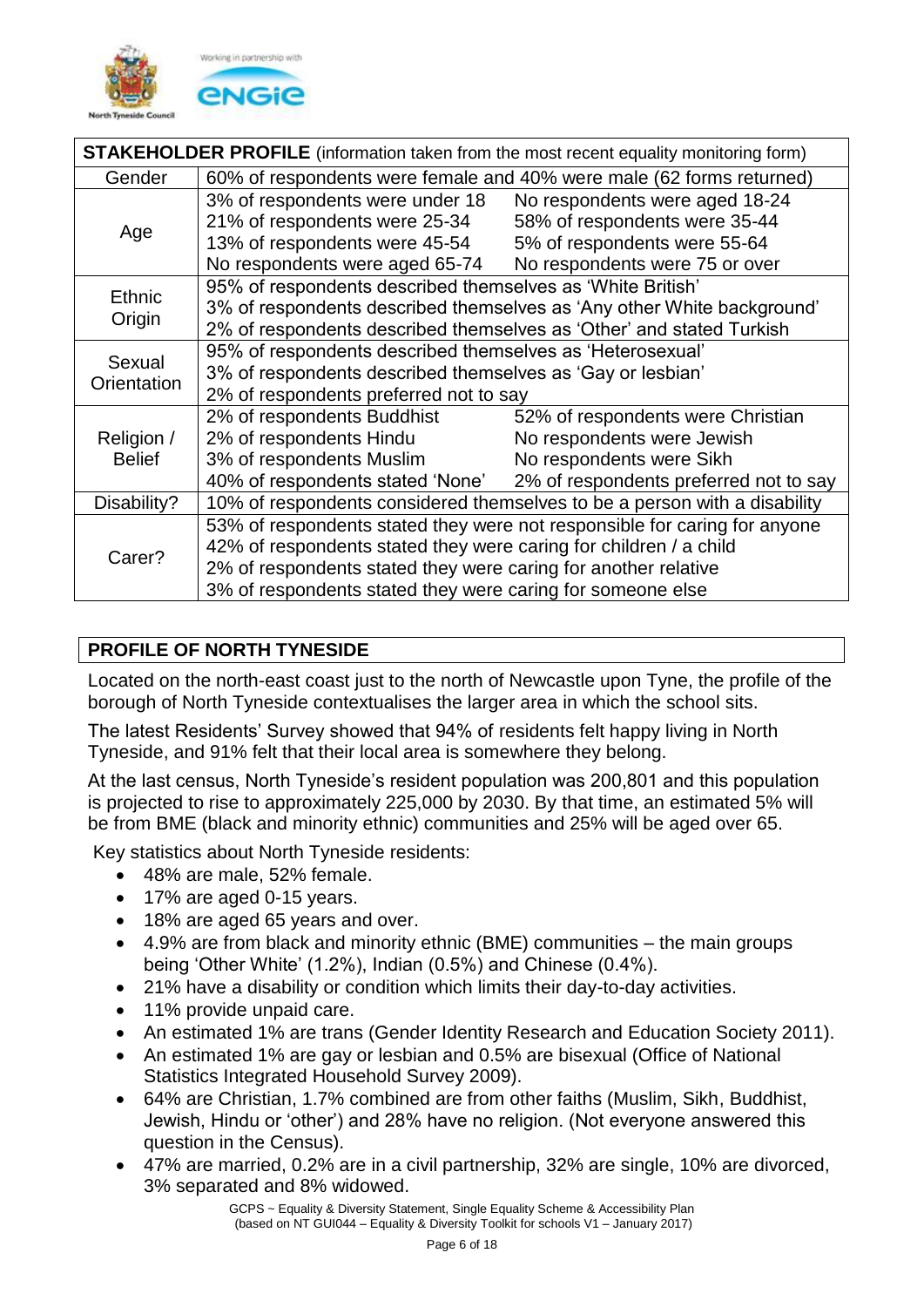

According to the last census, North Tyneside's main BME communities are Indian, Chinese, Bangladeshi, Pakistani, and African.

After Christianity, the next most popular religions are Muslim, Sikh, Buddhist and Hindu. These are extremely low, however – accounting for just 1.5% combined – and are among the lowest levels in Tyne & Wear. With some exceptions, the minority religious groups practise their religions in Newcastle, which has sizeable communities of the Jewish, Muslim and Hindu faiths.

Results from the last Residents' Survey show that 62% think their area is a place where people from different backgrounds get on well together; and 70% feel a strong sense of belonging to their neighbourhood.

#### **ROLES & RESPONSIBILITIES**

**Governors** are responsible for

- ensuring that the school complies with all equality legislation.
- approving and adopting the school's single equality scheme
- receiving progress reports and making recommendations for future actions to ensure the identified priorities are achieved
- a named governor will have responsibility for monitoring equality outcomes

**The Leadership Team** of the school will be responsible for

- promoting the single equality scheme both inside and outside the school
- ensuring that all staff fulfil their role with regard to delivering equality
- providing reports to the governing body and staff on how the scheme is working
- taking appropriate action where discrimination occurs

#### **Parents and Carers** will:

- have access to the scheme and be encouraged to support the scheme
- have the opportunity to attend any relevant meetings/awareness raising sessions related to the scheme
- have the right to be informed of any incident related to this scheme which could directly affect their child

#### **Staff** are responsible for

- engaging with the school in eliminating any discrimination
- promoting a positive working environment
- showing a commitment to undertaking training and development within this area

#### **Pupils** will:

- engage with the school in eliminating any discrimination
- promote a positive environment for learning
- show commitment to undertaking further learning in this area

**Visitors** to our school will be expected to respect and follow our equality policy.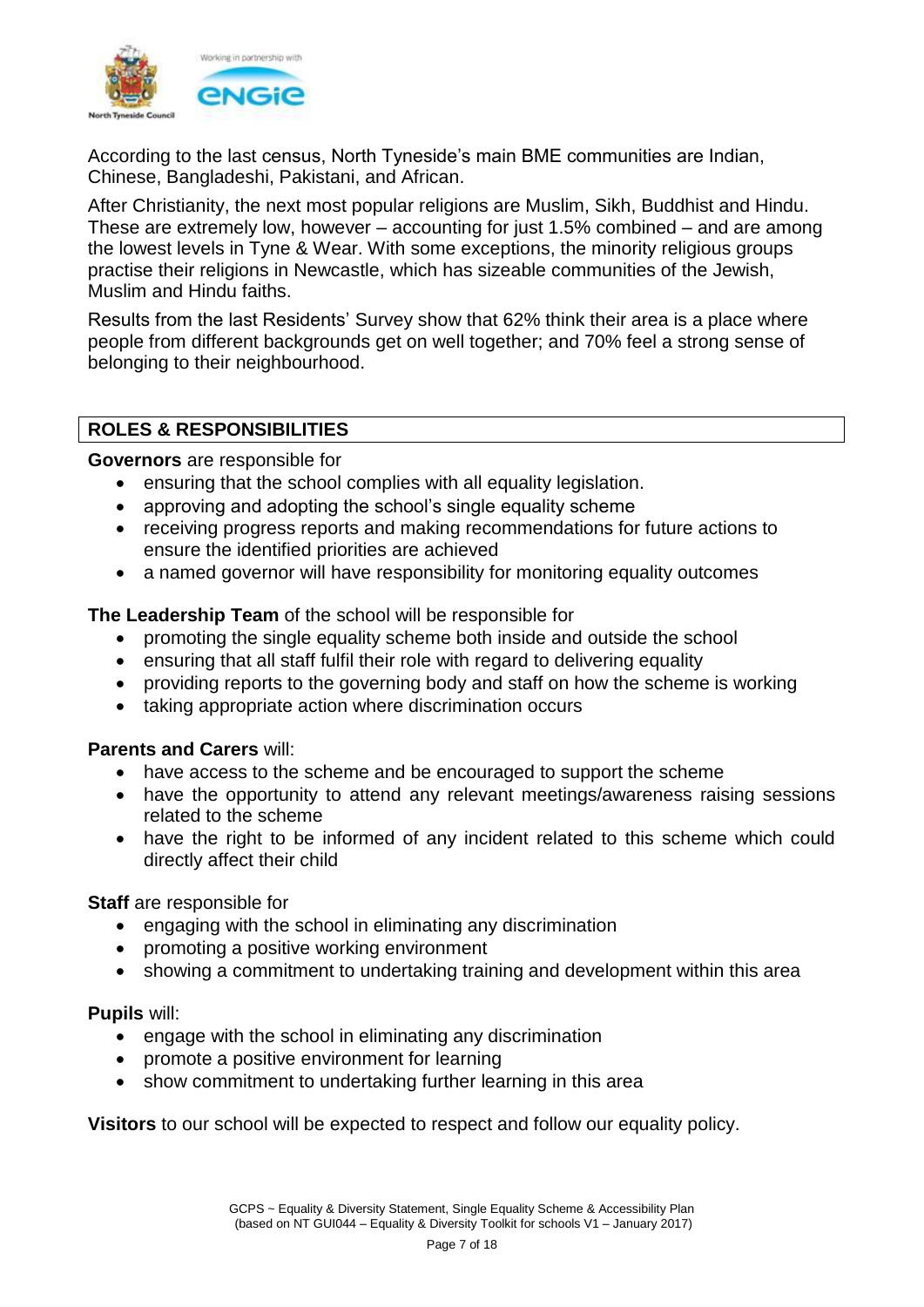

#### **EQUALITY ACTION PLAN**

The Equality Action Plan, which is attached to this document (appendix 1), identifies our specific actions to enable the school to move forward in promoting the diversity agenda and achieve the equality objectives outlined in this scheme.

#### **ACCESSIBILITY ACTION PLAN**

The Accessibility Plan is also attached to this document (appendix 2), identifying the specific actions proposed by the Governing Body to improve pupil access to information, buildings and the curriculum.

#### **IMPACT ASSESSMENTS**

The school undertakes to impact assess new policies, procedures and practices using the North Tyneside LA template Impact Assessment form and will support staff in engaging with any new practices as necessary.

#### **MONITORING & REVIEW**

This Single Equality Scheme and the schools equality and diversity policy will be regularly monitored and reviewed by staff and governors to ensure that it is effective in tackling discrimination, promoting access and participation, equality and good relations between different groups, and that it does not disadvantage particular sections of the community.

This single equality scheme will run for three years but will be reviewed and reported upon annually to the governing body.

The School Improvement Plan will ensure this scheme forms an essential part of the school's action on equality. It includes targets determined by the governing body for promoting a cohesive community, inclusion and equality in the school, also with reference to the workforce. It also ensures other school policies address equality issues.

Any pattern of inequality found as a result of impact assessments is used to inform future planning and decision-making.

The Headteacher/leadership team will provide monitoring reports for review by the Governing Body. These will include: school population, recruitment, retention, progression, key initiatives, progress against targets and future plans.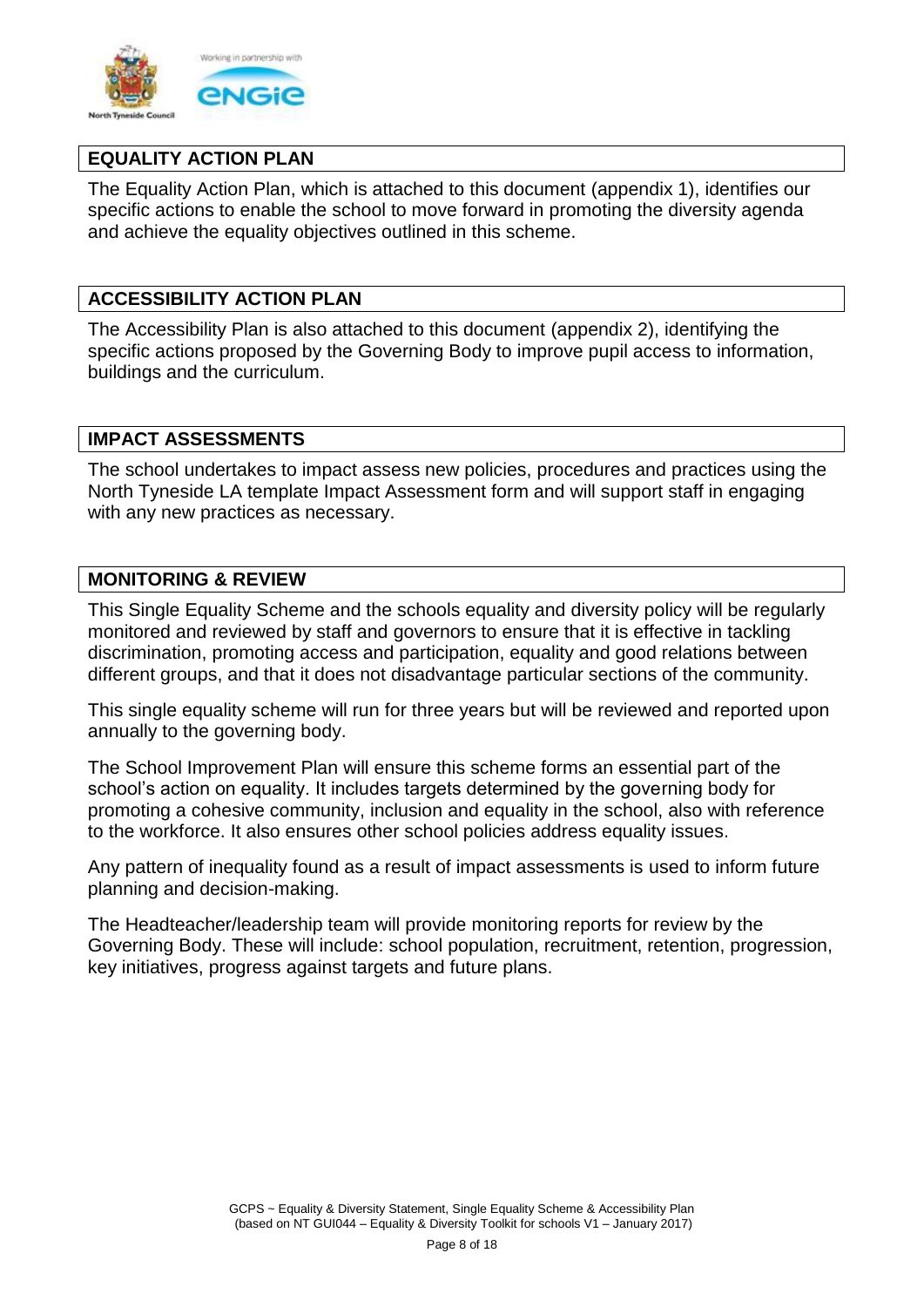

Appendix 1:

Greenfields Community Primary School

# **School Equality Scheme Action Plan 2017 – 2020**

This document details the actions the Governing Body will take over the next three years to satisfy the requirements of the protected characteristics as referred to within the School's "Single Equality Scheme".

This document details the actions we plan to take over the next three years and is structured around our school's key equality and diversity drivers:

- We do not discriminate against anyone on the grounds of ethnicity, religion, attainment, age, disability, gender or background.
- We promote the principle of fairness and justice for all through the education that we provide in our school.
- We seek to ensure that all pupils have equal access to the full range of educational opportunities provided by the school.
- We constantly strive to remove any forms of indirect discrimination that may form barriers to learning for some groups.
- We ensure that all recruitment, employment, promotion and training systems are fair to all, and provide opportunities for everyone.
- We value each pupil's worth, we celebrate the individuality and cultural diversity of the community centred on our school, and we show respect for all groups.
- Through positive educational experiences, we aim to promote positive social attitudes, and respect for all.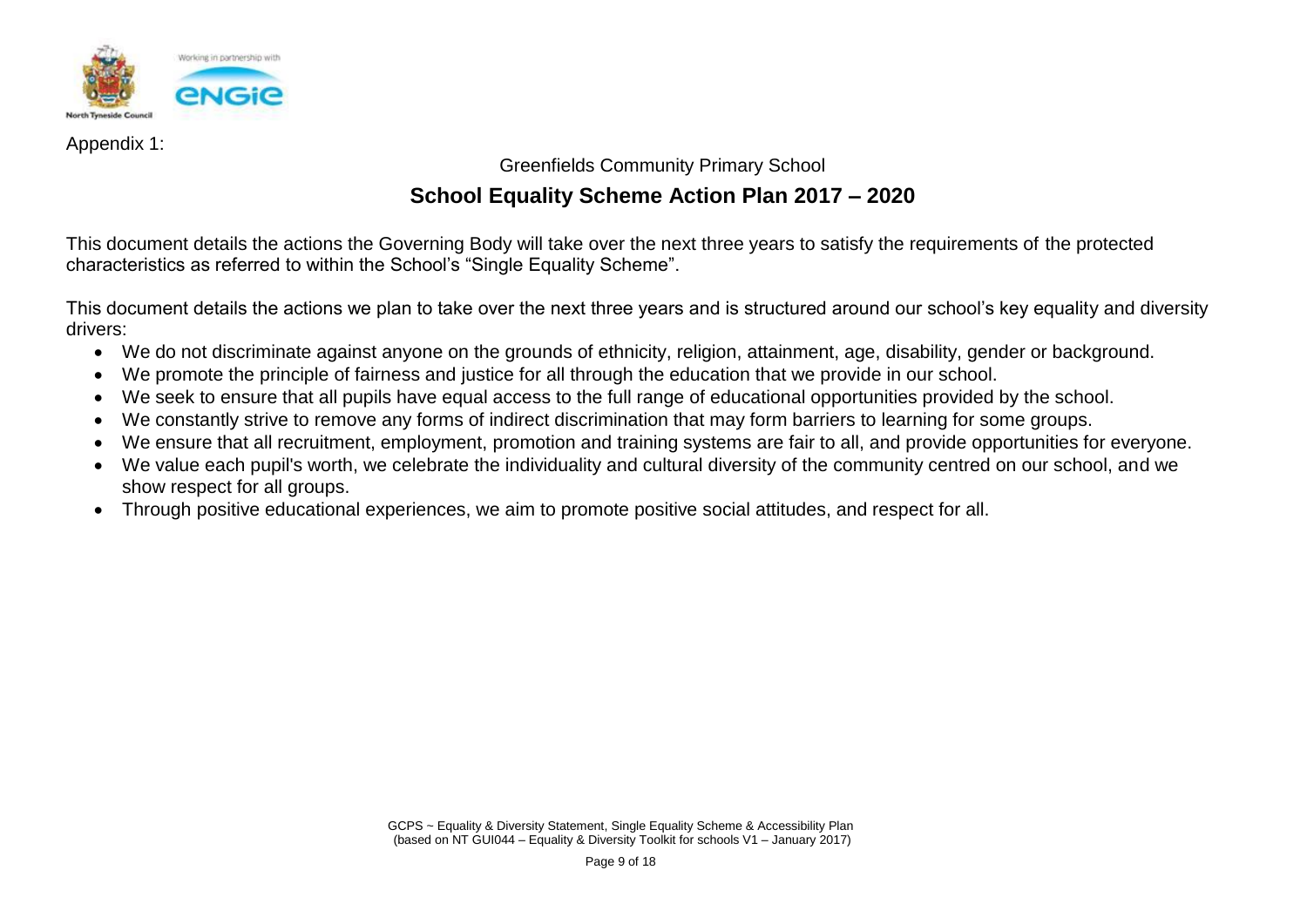

 $\overline{a}$ 

#### Greenfields Community Primary School

### **School Equality Scheme Action Plan 2017 – 2020**

| <b>Action</b>                                                                                                | <b>Equality</b><br>(which strand(s) does<br>it impact upon?)                | <b>Responsibility</b><br>(who will be<br>responsible for it?) | <b>Timescale</b><br>(when will it be done by?) | <b>Progress<sup>2</sup></b>                                                                                              |
|--------------------------------------------------------------------------------------------------------------|-----------------------------------------------------------------------------|---------------------------------------------------------------|------------------------------------------------|--------------------------------------------------------------------------------------------------------------------------|
| Arrange staff training in diversity and race<br>equality.<br>Plan actions for the future from feedback       | Race<br>Sexual Orientation<br>Religion/Belief<br>Gender reassignment        | CPD co-ordinator                                              | September 2017 - July 2018                     | <b>Training took</b><br>place February<br>2018                                                                           |
| Consider how the curriculum equips pupils to<br>live in a multi-ethnic, diverse and multi-faith<br>society   | Race<br><b>Sexual Orientation</b><br>Religion/Belief<br>Gender reassignment | <b>Upper/Lower School</b><br>leaders                          | September 2017 - July 2019                     | <b>Full curriculum</b><br>review<br>undertaken July<br>2019                                                              |
| Review provision for pupils who have English<br>as an additional language                                    | Race                                                                        | Senior Management<br>Team                                     | September 2019 - July 2020                     | <b>Progressing on</b><br>schedule                                                                                        |
| Consider impact of the Accessibility Plan on<br>disability equality                                          | <b>Disability</b>                                                           | Headteacher &<br>Governors                                    | September 2017 - July 2020                     | <b>Progressing on</b><br>schedule                                                                                        |
| Analyse outcomes data about pupils who are<br>disabled but do not have special educational<br>needs          | <b>Disability</b>                                                           | <b>SENCo</b>                                                  | September 2018 - July 2019                     | <b>Data analysis</b><br>shows pupil<br>outcomes are all<br>at least good                                                 |
| Review systems for staff to disclose any<br>impairment so that school can make any<br>reasonable adjustments | <b>Disability</b>                                                           | Headteacher                                                   | September 2019 - July 2020                     | <b>Progressing on</b><br>schedule                                                                                        |
| Consider how curriculum addresses any age or<br>gender stereotypes                                           | Age<br>Gender                                                               | Upper/Lower School<br>leaders                                 | September 2017 - July 2019                     | <b>Whole staff</b><br><b>Stonewall training</b><br><b>May 2019. Full</b><br>curriculum review<br>undertaken July<br>2019 |

<sup>2</sup> Green (Completed); Amber (On target to be completed on time); Red (Delay in Completion/Not Completed)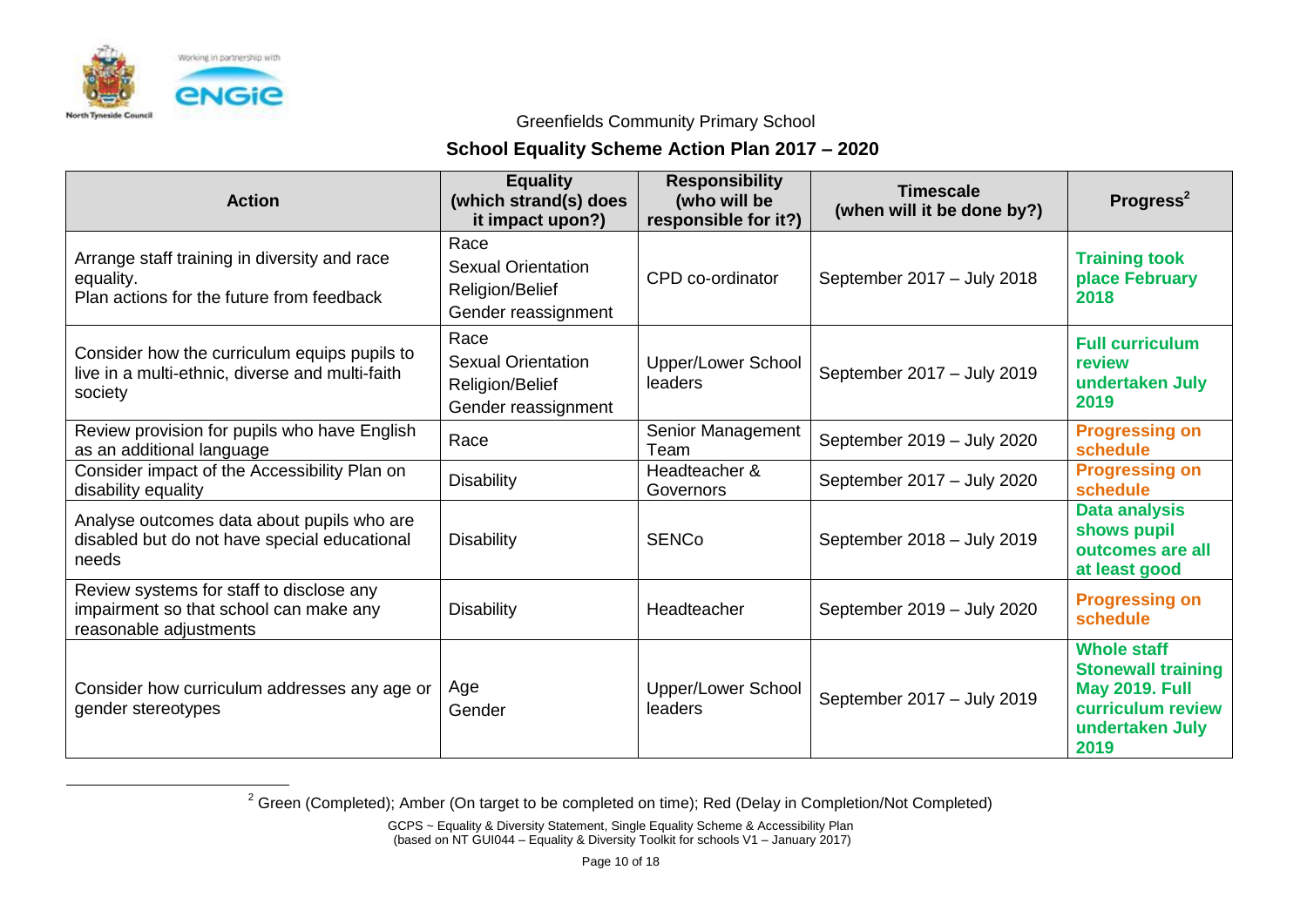

| Investigate whether there are any sport and<br>obesity issues, with girls compared to boys. | Gender | PE co-ordinator   | September 2018 - July 2019 | Data analysis<br>shows no<br>concerns. |
|---------------------------------------------------------------------------------------------|--------|-------------------|----------------------------|----------------------------------------|
| Analyse what impact we have already had on                                                  | Age    | Senior Management | September 2019 - July 2020 | <b>Progressing on</b>                  |
| age and gender equality in our school                                                       | Gender | Team              |                            | schedule                               |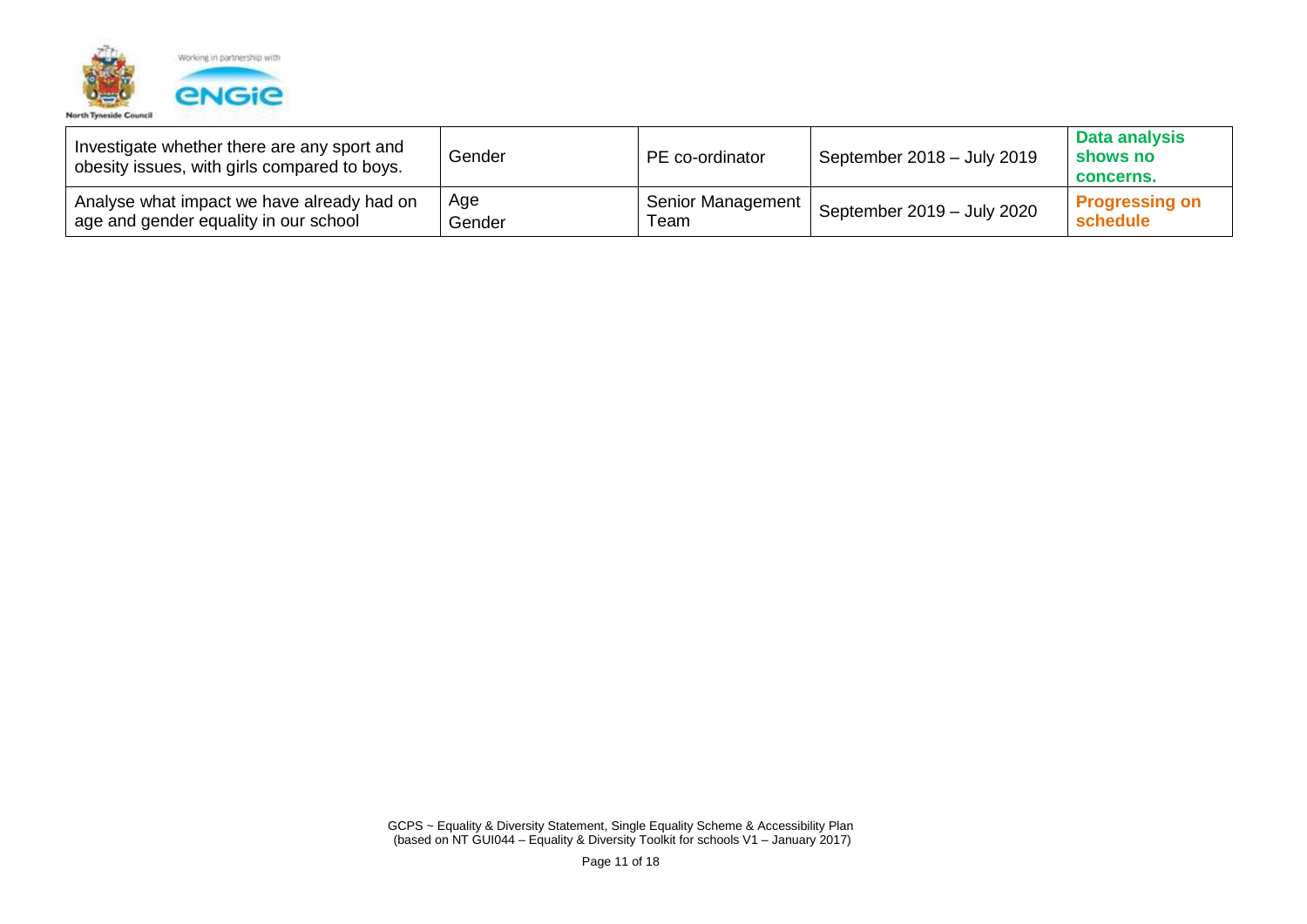

Appendix 2:



Greenfields Community Primary School

# **Accessibility Policy & Plan**

Our Accessibility policy and plan are fully compliant with legislation within the Equality Act 2010 (schedule 10, paragraph 3) and Disability Discrimination (prescribed Times and Periods for Accessibility Strategies and Plans for Schools (England) Regulations 2005.

#### **AIMS OF THE PLAN**

- To create opportunities for every child to develop and learn
- To release potential in people to make the most of themselves
- To achieve excellence in standards of education & skill for all children
- To ensure the building and premises are accessible to all users, including pupils, parents/carers and visitors.
- To link with the school Single Equality Scheme Action Plan in order to have due regard to the duties from the Equality Act as follows:
	- Eliminate unlawful discrimination, harassment and victimisation;
	- Advance equality of opportunity between different groups; and
	- Foster good relations between different groups.

#### **INTRODUCTION**

This plan is drawn up in accordance with the duties in the Equality Act 2010, as amended by the SEN and Disability Act 2001 (SENDA). It draws on the guidance set out in "Accessible Schools: Planning to increase access to schools for disabled pupils", issued by DfE in 2002 and the Educational Needs and Disability Regulations 2014.

### **DEFINITION OF DISABILITY**

Disability is defined by the Equality Act 2010 as:

"A person has a disability if he or she has a physical or mental impairment that has a 'substantial' and 'long-term' negative effect on his or her ability to do normal day to day activities".

#### **KEY OBJECTIVE**

To reduce and eliminate barriers of access to the curriculum, and to enable full participation in the school community for pupils, prospective pupils and our adult users with a disability.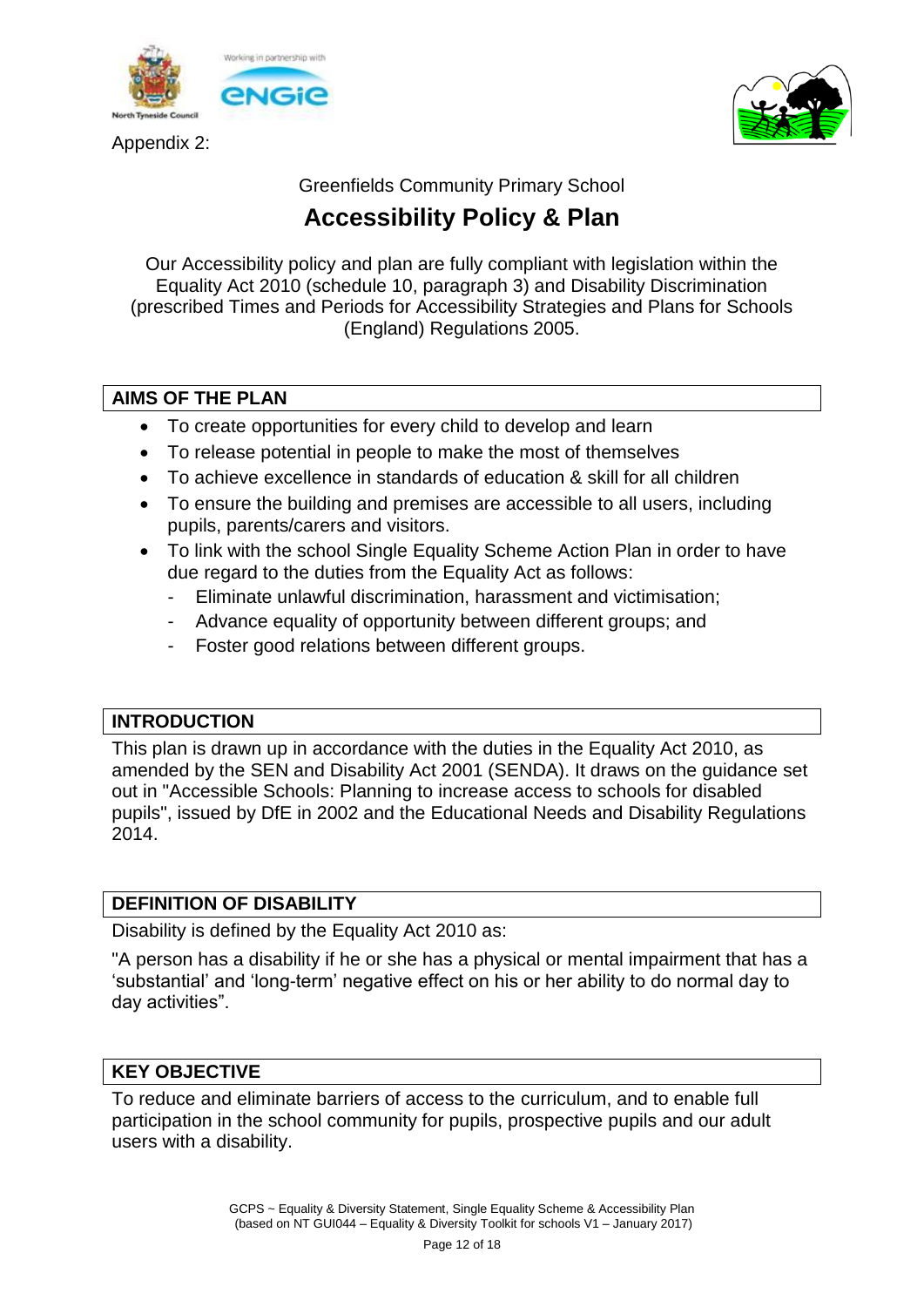

### **PRINCIPLES**

- 1. Compliance with the Equality Act is consistent with the school's Single Equality Scheme and Action Plan, and the operation of the school's SEN policy;
- 2. The school recognises its duties under the Equality Act (as amended by the SENDA):
	- eliminate unlawful discrimination, harassment and victimisation;
	- advance equality of opportunity between different groups; and
	- foster good relations between different groups.
	- not to discriminate against disabled pupils in their admissions and exclusions, and provision of education and associated services
	- not to treat disabled pupils less favourably
	- to take reasonable steps to avoid putting disabled pupils at a substantial disadvantage
	- to publish an Accessibility Plan.
- 3. In performing their duties, governors and staff will have regard to the Technical Guidance on the Public Sector Equality Duty written by the Equality & Human Rights Commission.
- 4. In performing their duties, governors and staff will have regard to the Special Educational Needs and Disability regulations 2014.
- 5. The school recognises and values parents' knowledge of their child's disability and its effect on his/her ability to do normal activities, and respects the parents' and child's right to confidentiality.
- 6. Schedule 10 (Accessibility for Disabled Pupils ) of the Equality Act also requires schools to:
	- Increase the extent to which disabled pupils can participate in school curriculum
	- Improving the physical environment of the schools for the purpose of increasing the extent to which disabled pupils are able to take advantage of education and benefits, facilities or services, provided or offered by the school,
	- Improving the delivery to disabled pupils of information which is readily accessible to pupils which are not disabled.
- 7. The school provides all pupils with a broad and balanced curriculum, differentiated and adjusted to meet the needs of individual pupils and their preferred learning styles; and endorses the key principles in the National Curriculum framework, which underpin the development of a more inclusive curriculum:
	- setting suitable learning challenges
	- responding to pupils' diverse learning needs
	- overcoming potential barriers to learning and assessment for individual and groups of pupils.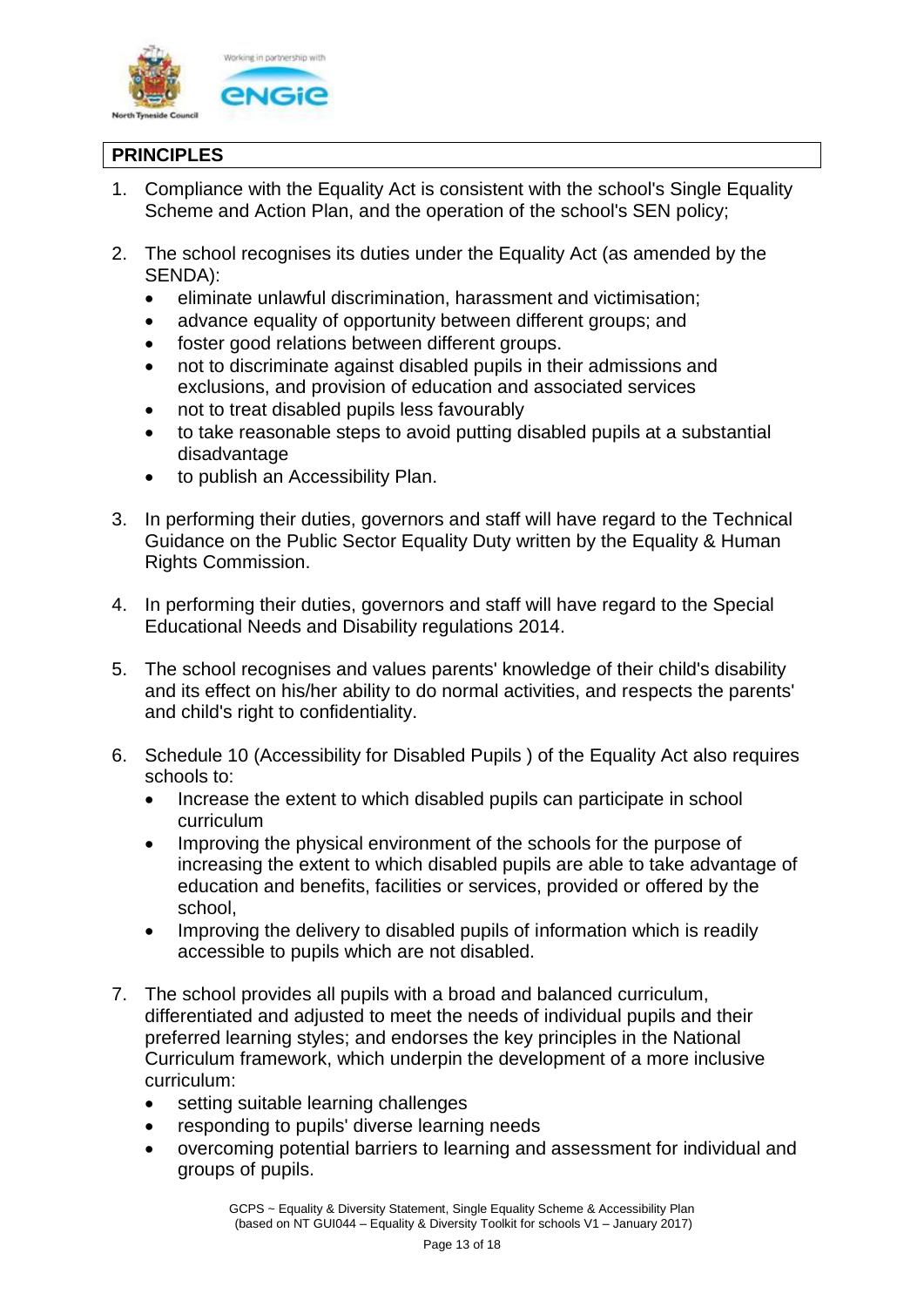

# **ACTIONS**

The School has identified a range of actions for development in line with the duties arising from the Equality Act 2010 and other relevant statutory regulations and will review in light of periodic changes in such regulations as necessary. A priority list is identified in the accessibility plan enclosed for the period 2017 - 2020 academic years. This plan will become an appendix to the school School's Single Equality Scheme.

## **LINKED POLICIES**

This Plan will contribute to the review and revision of related school policies, e.g.:

- SEN policy
- Single Equality Scheme & Action Plan
- Equality Impact Assessment Template & Guidance
- Equality & Diversity Guidance for schools
- Guidance on Publishing of Equality Data for Schools
- Curriculum policies
- Behaviour
- Admissions
- Health & Safety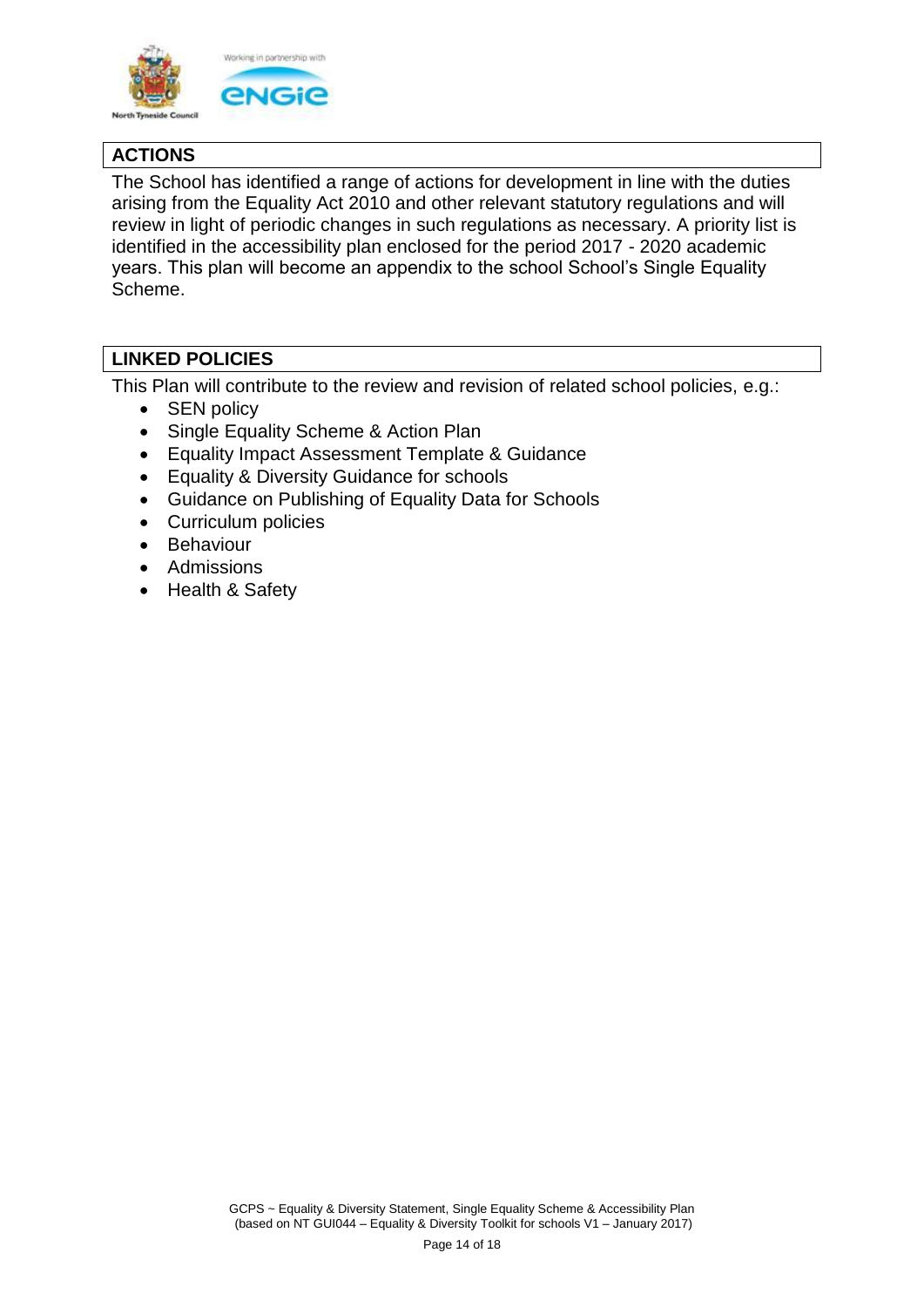

Greenfields Community Primary School

### **Accessibility Action Plan 2017 – 2020**

| <b>Action</b>                                                                                                                                        | <b>Responsibility</b>           | <b>Timescale</b>                | <b>Intended Outcome</b>                                                                               | <b>Progress</b> $3$                                                                              |  |  |
|------------------------------------------------------------------------------------------------------------------------------------------------------|---------------------------------|---------------------------------|-------------------------------------------------------------------------------------------------------|--------------------------------------------------------------------------------------------------|--|--|
| • Provide documentation in alternative<br>formats (e.g. large print, audio) as<br>required.<br>Monitor uptake of documents in alternative<br>formats | Headteacher and<br>office staff | September 2017<br>$-$ July 2018 | All stakeholders have access to<br>school documentation in a<br>format that is accessible to<br>them. | <b>Arrangements in place for</b><br>any requests for<br>documentation in<br>alternative formats. |  |  |
| Review accessibility of newsletter and letters<br>for parents.                                                                                       | Headteacher                     | September 2018<br>$-$ July 2019 | All stakeholders can access<br>school news                                                            | <b>Communication protocol</b><br>implemented to ensure<br>accessibility.                         |  |  |
| Review the format of homework information<br>in terms of its accessibility to all pupils,<br>parents and carers                                      | Senior Leadership<br>Team       | September 2019<br>- July 2020   | Pupils, parents and carers have<br>homework information in an<br>accessible format                    |                                                                                                  |  |  |

#### **Physical Access**

 $\overline{a}$ 

| <b>Action</b>                                                                                                                                                           | <b>Responsibility</b>     | <b>Timescale</b>                | <b>Intended Outcome</b>                                                                                                     | <b>Progress</b>                                                          |  |  |
|-------------------------------------------------------------------------------------------------------------------------------------------------------------------------|---------------------------|---------------------------------|-----------------------------------------------------------------------------------------------------------------------------|--------------------------------------------------------------------------|--|--|
| Review personal evacuation plans.<br>Improve signage of evacuation procedures<br>Review internet safety signs and displays<br>Ensure signage relates to room functions. | <b>SENCo</b>              | September 2017<br>$-$ July 2018 | Signs around school contribute<br>to site access and meet diverse<br>needs of pupils, staff, parents<br>and community users | New signs in place with<br>standard 'Widget'<br>symbols.                 |  |  |
| Consider what support parents and carers<br>need to access school meetings and events.                                                                                  | All staff                 | September 2018<br>$-$ July 2019 | Access issues addressed before<br>events happen, increasing<br>participation                                                | <b>Communication protocol</b><br>implemented to ensure<br>accessibility. |  |  |
| Identify improvements to KS2 playground,<br>involving pupils in designing new area                                                                                      | Senior Leadership<br>Team | September 2019<br>- July 2020   | Increased site access, meeting<br>diverse needs of disabled pupils                                                          |                                                                          |  |  |

 $3$  Green (Completed); Amber (On target to be completed on time); Red (Delay in Completion/Not Completed)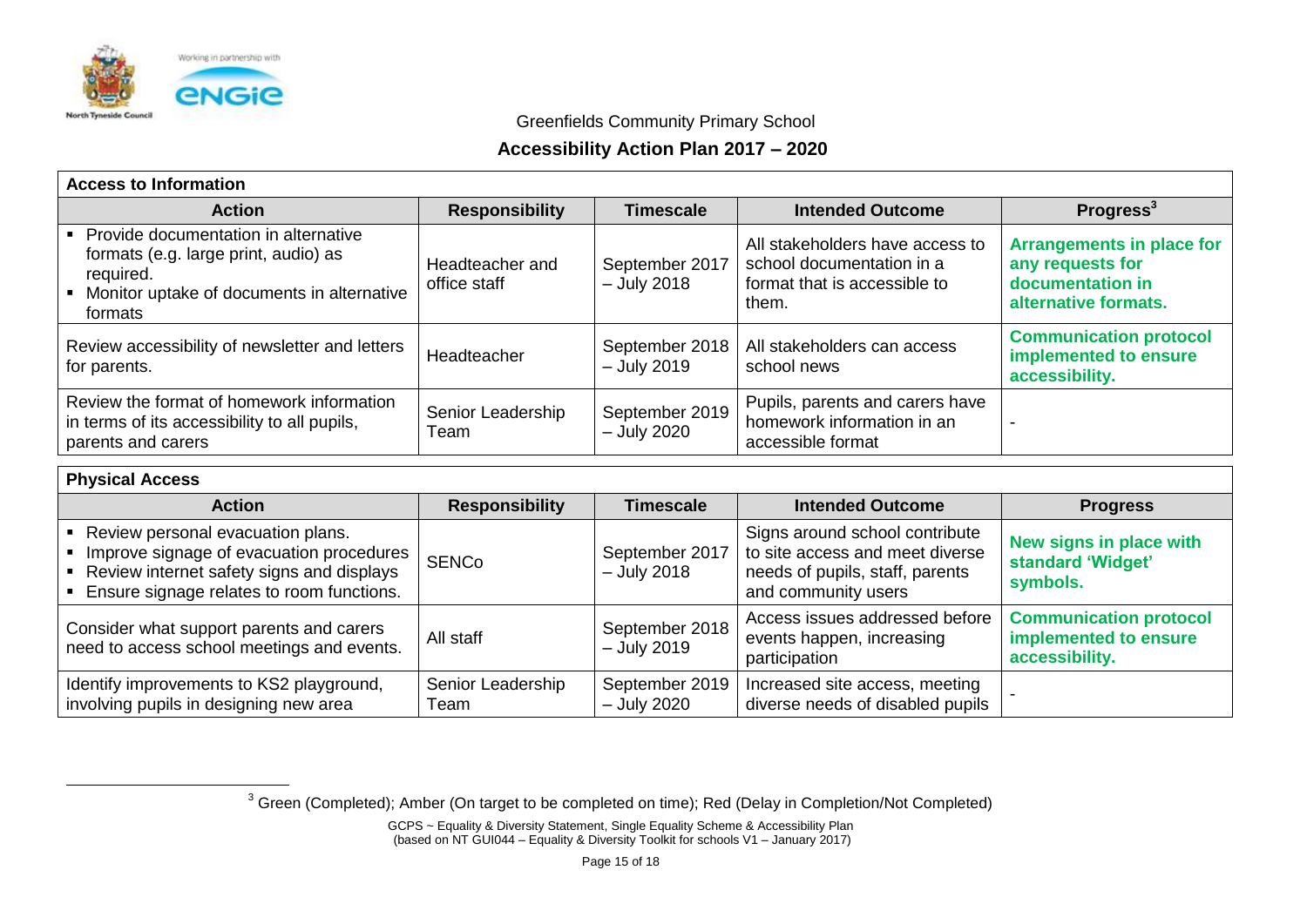

 $\overline{a}$ 

| <b>Access to Curriculum</b>                                                                                                                                                                                                                                  |                                                           |                                 |                                                                                                                  |                                                                                                 |  |  |
|--------------------------------------------------------------------------------------------------------------------------------------------------------------------------------------------------------------------------------------------------------------|-----------------------------------------------------------|---------------------------------|------------------------------------------------------------------------------------------------------------------|-------------------------------------------------------------------------------------------------|--|--|
| <b>Action</b>                                                                                                                                                                                                                                                | <b>Responsibility</b>                                     | <b>Timescale</b>                | <b>Intended Outcome</b>                                                                                          | Progress <sup>4</sup>                                                                           |  |  |
| Reinforce responsibilities of all staff as<br>outlined in professional standards<br>Ensure all classrooms and resources are<br>organised in line with classroom checklist.<br>• Staff training in disability awareness to<br>reflect diverse needs of pupils | All staff                                                 | September 2017<br>$-$ July 2018 | Effective learning environments<br>created for all pupils utilising<br>best practice and feedback from<br>pupils | <b>Classroom learning</b><br>environments contribute<br>to curriculum access for<br>all pupils. |  |  |
| Involve pupils in review of accessibility of<br>IT hardware (notepads, whiteboards etc.)<br>Prioritise new IT purchases                                                                                                                                      | <b>SENCo</b><br>& IT co-ordinator                         | September 2018<br>$-$ July 2019 | IT is appropriate for pupils with<br>disabilities                                                                | <b>New laptops and</b><br>interactive whiteboards<br>trialled by pupils before<br>purchase.     |  |  |
| Audit participation in extra-curricular<br>activities and identify any barriers<br>Consider TA deployment to cover extra-<br>curricular activities if needed<br>• Seek LA advice about accessible venues                                                     | <b>SENCo</b><br><b>Educational Visits</b><br>Co-ordinator | September 2019<br>- July 2020   | Increased participation in wider<br>school activities                                                            |                                                                                                 |  |  |

| General                                                                                                                                                                                                                     |                              |                                 |                                                                                        |                                                                           |  |  |
|-----------------------------------------------------------------------------------------------------------------------------------------------------------------------------------------------------------------------------|------------------------------|---------------------------------|----------------------------------------------------------------------------------------|---------------------------------------------------------------------------|--|--|
| <b>Action</b>                                                                                                                                                                                                               | <b>Responsibility</b>        | <b>Timescale</b>                | <b>Intended Outcome</b>                                                                | <b>Progress</b>                                                           |  |  |
| Review assembly themes and involve local<br>disability groups in assemblies/school visits                                                                                                                                   | Headteacher                  | September 2017<br>$-$ July 2018 | Positive attitudes of disability<br>displayed                                          | <b>Themes reviewed and</b><br>programme updated.                          |  |  |
| Consider disability access when writing<br>subject improvement plans                                                                                                                                                        | All subject<br>co-ordinators | September 2018<br>$-$ July 2019 | All subject improvement plans<br>pay due regard to disability<br>access and awareness. | <b>Subject audits include</b><br>consideration of equality<br>statements. |  |  |
| Analyse impact of existing school policies<br>in relation to pupils with disabilities<br>• Consult pupils and staff on any proposed<br>changes and introduce revised policies<br>Publish revised policies on school website | Senior Leadership<br>Team    | September 2019<br>- July 2020   | All school policies consider the<br>implications of Disability Access.                 |                                                                           |  |  |

<sup>4</sup> Green (Completed); Amber (On target to be completed on time); Red (Delay in Completion/Not Completed)

GCPS ~ Equality & Diversity Statement, Single Equality Scheme & Accessibility Plan (based on NT GUI044 – Equality & Diversity Toolkit for schools V1 – January 2017)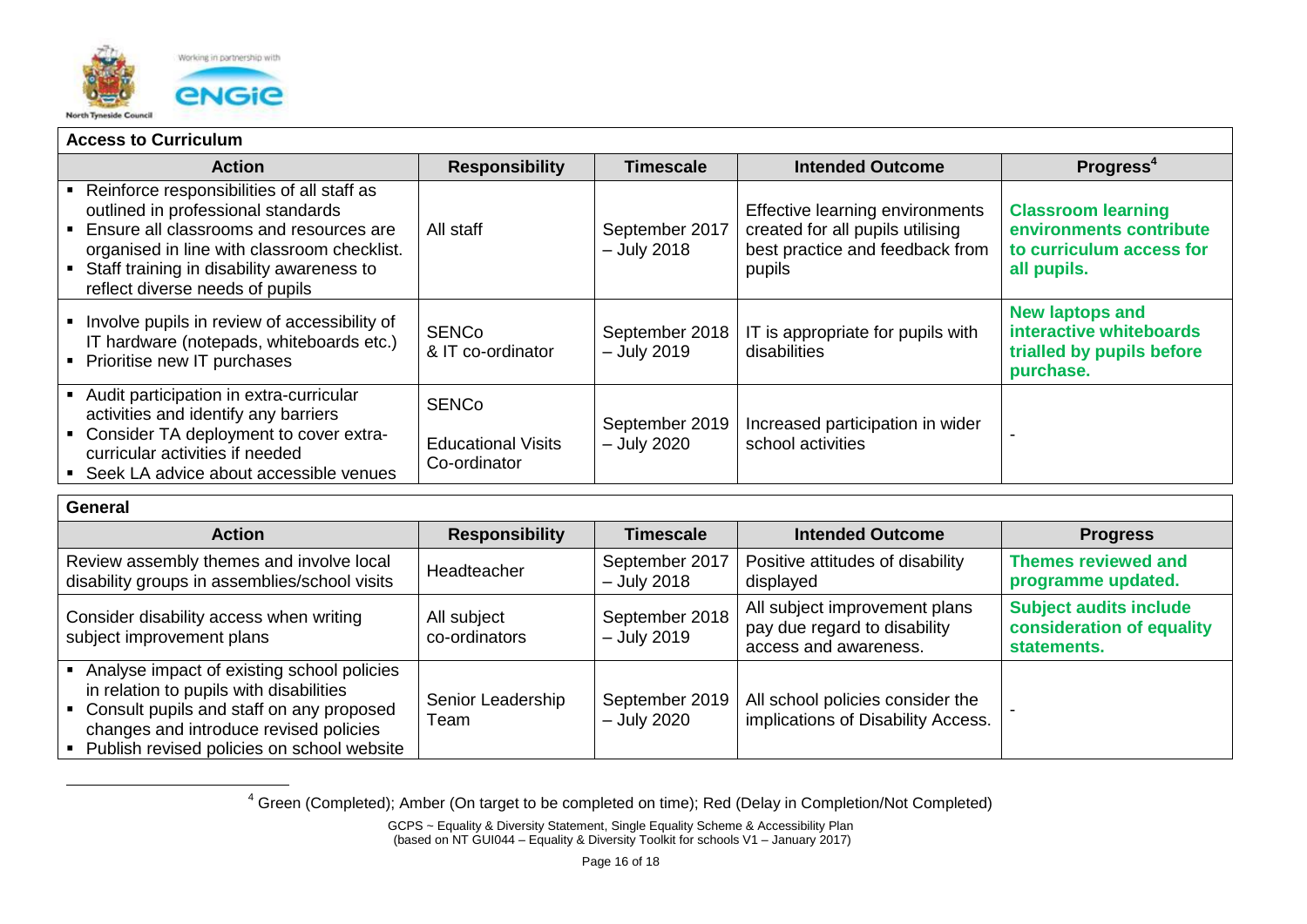

Appendix 3:



Greenfields Community Primary School

# **Annual Equality Data**

#### **Pupil Information by Protected Characteristic**

~ using data from January 2020 school census

| <b>GENDER</b><br><b>PROFILE</b> | <b>Number</b><br><b>of</b><br>pupils | $%$ of<br>pupils | <b>DISABII</b><br><b>PROFI</b> |
|---------------------------------|--------------------------------------|------------------|--------------------------------|
| Male                            | 145                                  | 48%              | Yes                            |
| Female                          | 157                                  | 52%              | No                             |

Number of Pupils **302**

| <b>RACE PROFILE</b>                                      | Number<br>οf<br>pupils | $%$ of<br>pupils | <b>RELIGION / BI</b><br><b>PROFILE</b> |
|----------------------------------------------------------|------------------------|------------------|----------------------------------------|
| Mixed ethnicity                                          | 1                      | 0.3%             | <b>Buddhist</b>                        |
| White / White<br><b>British</b>                          | 293                    | 97%              | Christian                              |
| Asian / Asian<br><b>British</b>                          |                        | 0.3%             | Hindu                                  |
| Black / African /<br>Caribbean / Black<br><b>British</b> | 1                      | 0.3%             | Jewish                                 |
| Other                                                    | 6                      | 2%               | <b>Muslim</b>                          |

| <b>DISABILITY</b><br><b>PROFILE</b> | Number<br>οf<br>pupils | $%$ of<br>pupils |
|-------------------------------------|------------------------|------------------|
| Yes                                 |                        |                  |
| No                                  |                        |                  |
| Not declared                        | 302                    | 100%             |

| <b>E PROFILE</b>                                | <b>Number</b><br>οf<br>pupils | $%$ of<br>pupils | <b>RELIGION / BELIEF</b><br><b>PROFILE</b> | Number<br>of<br>pupils | $%$ of<br>pupils |
|-------------------------------------------------|-------------------------------|------------------|--------------------------------------------|------------------------|------------------|
| ed ethnicity                                    |                               | 0.3%             | <b>Buddhist</b>                            |                        |                  |
| ite / White<br><b>British</b>                   | 293                           | 97%              | Christian                                  | 85                     | 28.1%            |
| an / Asian<br><b>British</b>                    | 1                             | 0.3%             | Hindu                                      |                        |                  |
| k / African /<br>bean / Black<br><b>British</b> | 1                             | 0.3%             | Jewish                                     |                        |                  |
| Other                                           | 6                             | 2%               | <b>Muslim</b>                              |                        |                  |
|                                                 |                               |                  | <b>Sikh</b>                                | 2 <sup>1</sup>         | 0.7%             |
|                                                 |                               |                  | Other                                      | $\mathbf{2}$           | 0.7%             |
|                                                 |                               |                  | No religion / belief                       | 207                    | 68.5%            |
|                                                 |                               |                  | Prefer not to say                          |                        |                  |
|                                                 |                               |                  | Not declared                               | 6                      | 2%               |

We have chosen not to include information within this summary regarding certain protected characteristics where we are concerned about the sensitivity or confidentiality of the data, this includes data relating to sexual orientation and gender identity.

As part of our compliance with the Equality Act we have also considered which information is suitable for publication. We consider it is not appropriate for us to collect some information from pupils in relation to some of the protected characteristics, including marriage/civil partnership and pregnancy/maternity.

Age as a protected characteristic does not apply to pupils in schools, therefore this has not been included as part of the published equality data.